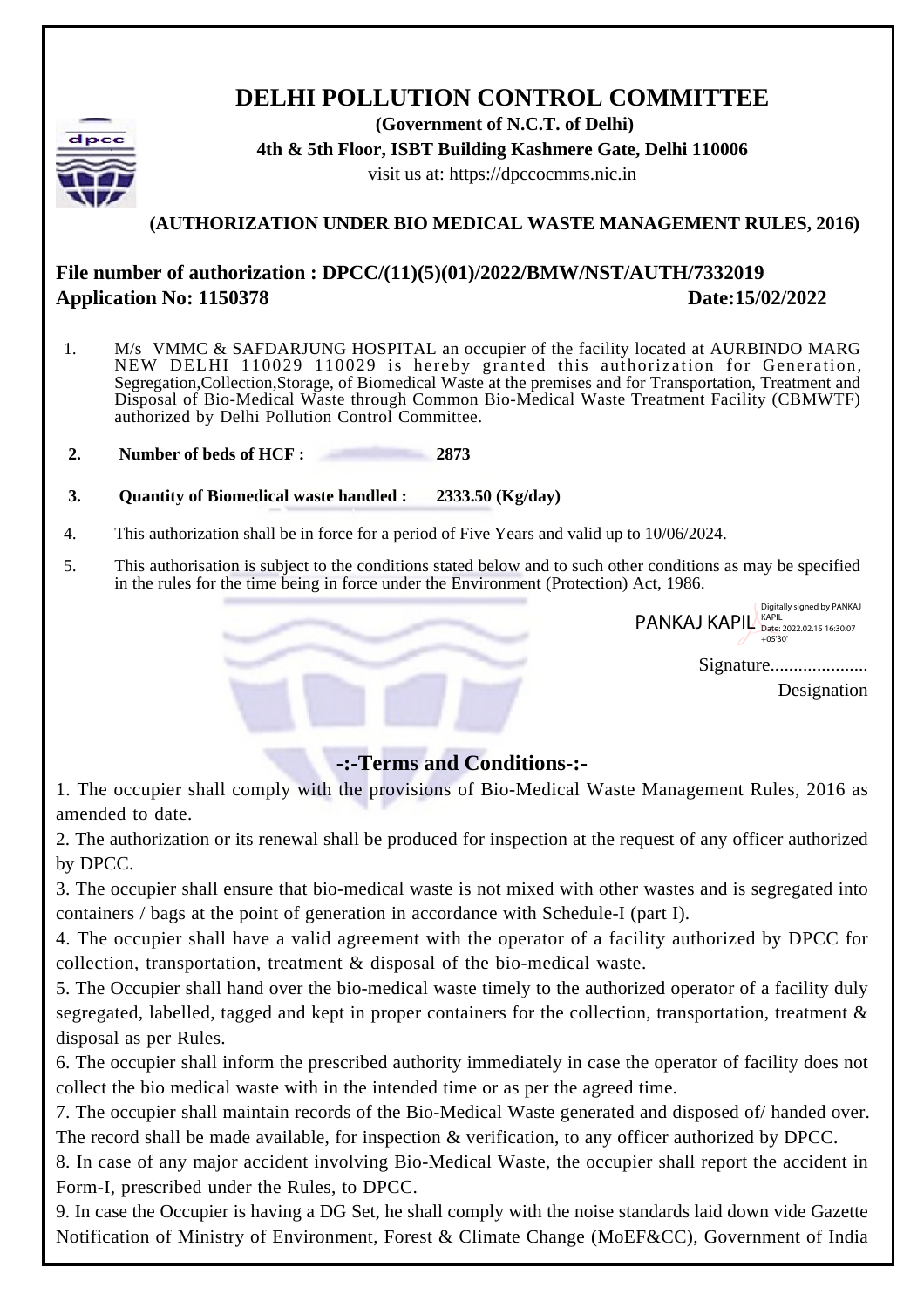Dated 17.05.2002 and 12.07.2004, as amended to date, for the Diesel Generator Set(s). Stack height with the DG Set shall be as per the following formula, H is equal to h plus (0.2 X square root of KVA) where 'H' is Total Height of stack in meter , 'H' is Height of the building in meters where the Generator Set is installed and KVA is capacity of the D.G. set in KVA).

10. The Occupier shall also ensure proper collection and disposal of bio-medical waste containing mercury through the vendor authorize for the purpose. The occupier shall phase out mercury based equipment e.g. thermometers and B.P. Measuring Equipment.

11. The Occupier shall pre-treat the laboratory waste, microbiological waste, blood samples and blood bags through disinfection or sterilization on-site in the manner as prescribed by the World Health Organization (WHO) or National AIDs Control Organization (NACO) guidelines and then sent to the common biomedical waste treatment facility for final disposal.

12. The Occupier is required to display the authorization at a prominent place in its premises for view of general public.

13. If the Occupier is having laundry facility and/or not connected to the public sewer, the Occupier is required to install requisite treatment system before its discharge to meet the standards as prescribed under BMWM Rules, 2016.

14. The Occupier shall use only non-chlorinated plastic bags & gloves as per Notification dated 16 th March, 2018 published by MOEF&CC.

15. The Occupier shall establish a Bar-Code System for bags or containers containing bio-medical waste to be sent out of the premises for the further treatment & disposal in accordance with the guidelines issued by CPCB.

16. The Occupier shall ensure segregation of liquid chemical waste at source and ensure pre-treatment or neutralization prior

to mixing with other generated effluent from HCF.

17. The Occupier shall ensure treatment and disposal of the entire effluent/liquid waste generated from the HCF in accordance with the provisions under the Water (Prevention and Control of Pollution) Act, 1974 and shall meet the standards prescribed by Delhi Pollution Control Committee. The Occupier shall also ensure the maximum re-use of the treated effluent for various purposes e.g. gardening, flushing, cooling etc.

18. The Occupier shall immunise all its health care workers and others, involved in handling of bio-medical waste for protection against diseases including Hepatitis-B & Tetanus that are likely to be transmitted by handling of bio-medical waste, in the manner as prescribed in the National Immunization Policy or the guidelines of the Ministry of Health  $\&$  Family Welfare issued from time to time.

19. The Occupier shall ensure occupational safety of all its health care workers & others involved in handling of bio-medical waste by providing appropriate & adequate personal protective equipment.

20. The Occupier shall conduct health check-up at the time of induction & at least once in a year for all its health care workers others involved in handling of bio-medical waste & shall maintain records for the same. 21. The Occupier shall develop its own website by 15 th March, 2020 and shall make available the annual report on its website.

22. The Occupier shall provide training to all its health care workers and others, involved in handling of biomedical waste at the time of induction  $\&$  thereafter at regular intervals  $\&$  the details of training programmes conducted, number of personnel trained & number of personnel not undergone any training shall be provided in the Annual Report.

23. The Occupier shall submit the Annual Report in Form-IV by 30th June every year, including information about the categories and quantities of bio-medical waste generated from 1st January to 31st December of the preceding year.

24. The Occupier shall use only Piped Natural Gas (PNG) as fuel in boilers, if any.

25. The Occupier shall submit the copy of fresh valid agreement with CBWTF to this office within 15 days of expiry of previous agreement or in case of any change.